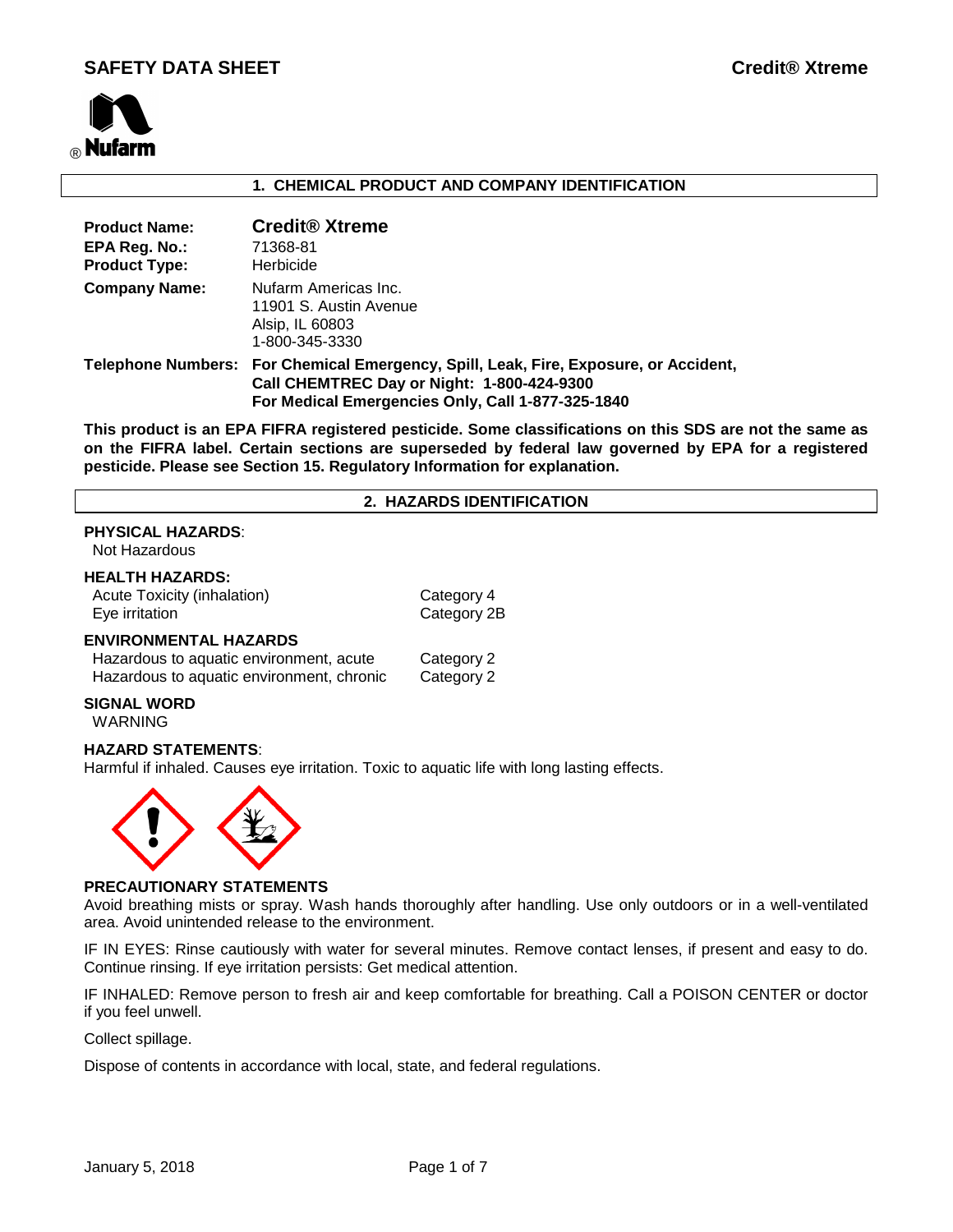#### **3. COMPOSITION / INFORMATION ON INGREDIENTS**

N-(phosphonomethyl)glycine, Isopropylamine salt 38641-94-0 30 – 32 N-(phophonomethyl)glycine, Potassium salt 70901-12-1 22 – 24<br>Other Ingredients 7nde Secret 7rade Secret 7rade Secret Other Ingredients

# **COMPONENTS CAS NO. % BY WEIGHT**

**Synonyms:** Mixture of Glyphosate IPA salt and Glyphosate K<sup>+</sup> salt ; N-(phosphonomethyl) glycine, in the form of isopropylamine and potassium salts.

Ingredients not precisely identified are proprietary or non-hazardous. Values are not product specifications.

#### **4. FIRST AID MEASURES**

**If in Eyes:** Hold eye open and rinse slowly and gently with water for 15 to 20 minutes. Remove contact lenses, if present, after the first 5 minutes, then continue rinsing eye. Get medical attention if irritation develops and persists. **If Swallowed:** Have person sip a glass of water if able to swallow. Do not induce vomiting unless told to do so by the poison control center or doctor. Do not give anything by mouth to an unconscious person. If symptoms develop, get medical advice.

**If Inhaled:** Move person to fresh air. If person is not breathing, call 911 or an ambulance, then give artificial respiration, preferably by mouth-to-mouth, if possible. Call a poison control center or doctor for further treatment advice.

**If on Skin or Clothing:** Take off contaminated clothing. Wash with soap and water. Get medical attention if irritation develops and persists.

**Most Important symptoms/effects, acute and delayed:** May cause moderate eye irritation. May be harmful if inhaled.

**Indication of Immediate medical attention and special treatment if needed:** Medical attention if recommended for inhalation exposures. For ingestion there is no specific antidote available. Treat symptomatically.

### **5. FIRE FIGHTING MEASURES**

**Extinguishing Media:** Recommended for large fires: foam or water spray. Recommended for small fires: dry chemical or carbon dioxide.

**Special Fire Fighting Procedures:** Firefighters should wear NIOSH approved self-contained breathing apparatus and full fire-fighting turn out gear. Dike area to prevent runoff and contamination of water sources. Dispose of fire control water later.

**Unusual Fire and Explosion Hazards:** If water is used to fight fire, contain runoff, using dikes to prevent contamination of water supplies. Dispose of fire control water later. This product reacts with galvanized steel or unlined steel (except stainless steel) to produce hydrogen gas that may form a highly combustible gas mixture which could flash or explode.

**Hazardous Decomposition Materials (Under Fire Conditions):** May produce gases such as oxides of carbon, nitrogen, and phosphorous.

#### **6. ACCIDENTAL RELEASE MEASURES**

**Personal Precautions:** Wear appropriate protective gear for the situation. See Personal Protection information in Section 8.

**Environmental Precautions:** Prevent material from entering public sewer systems or any waterways. Do not flush to drain. Large spills to soil or similar surfaces may necessitate removal of topsoil. The affected area should be removed and placed in an appropriate container for disposal.

**Methods for Containment:** Dike spill using absorbent or impervious materials such as earth, sand or clay. Collect and contain contaminated absorbent and dike material for disposal.

**Methods for Cleanup and Disposal:** Pump any free liquid into an appropriate closed container. Collect washings for disposal. Decontaminate tools and equipment following cleanup. See Section 13: DISPOSAL CONSIDERATIONS for more information.

**Other Information:** Large spills may be reportable to the National Response Center (800-424-8802) and to state and/or local agencies.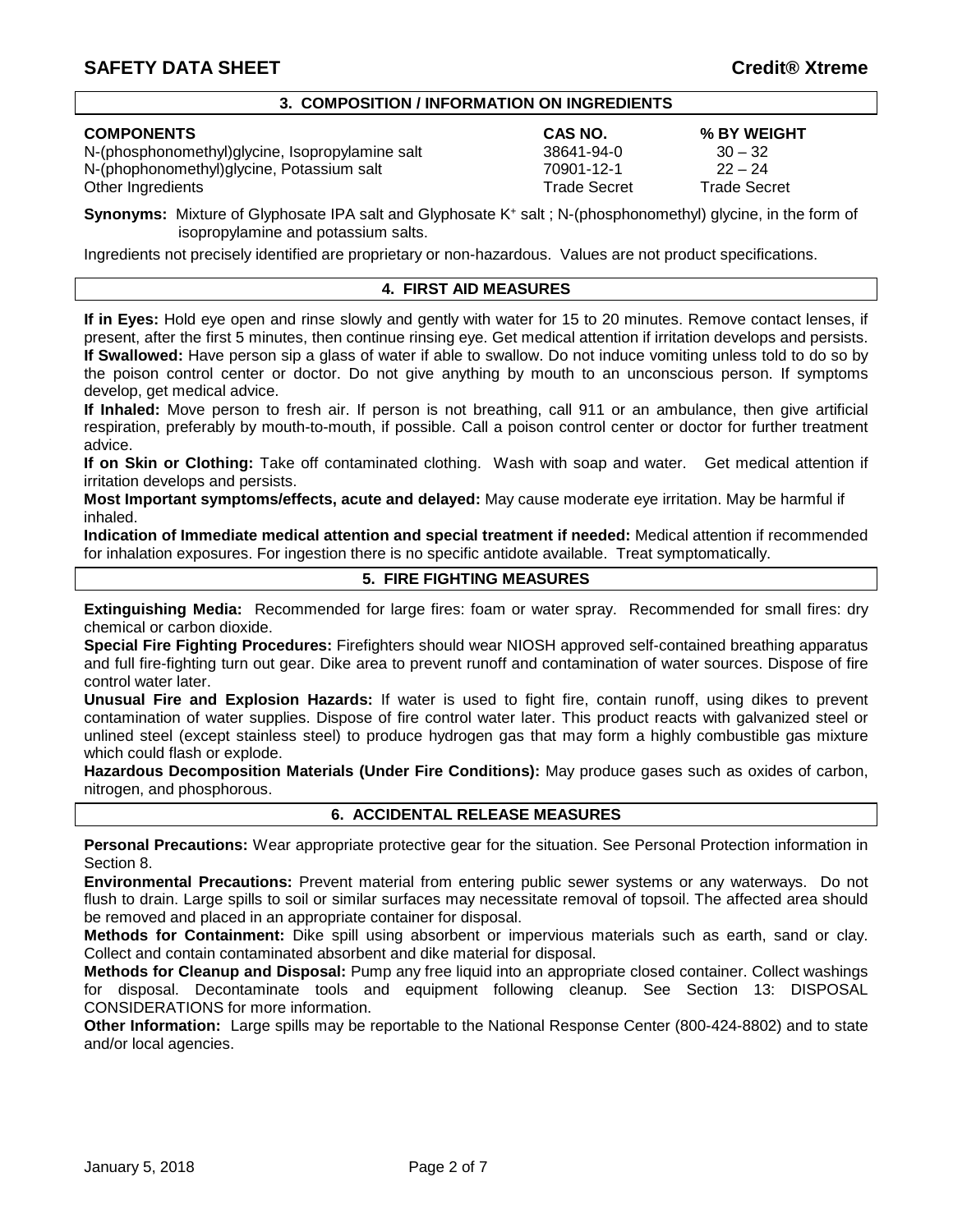#### **7. HANDLING AND STORAGE**

#### **Handling:**

Avoid contact with eyes, skin and clothing. Avoid breathing spray mist. Users should wash hands before eating, drinking, chewing gum, using tobacco or using the toilet. Remove clothing immediately if pesticide gets inside. Then wash thoroughly and put on clean clothing.

Spray solutions of this product should be mixed, stored and applied using only stainless steel, aluminum, fiberglass, plastic or plastic-lined containers.

DO NOT MIX, STORE OR APPLY THIS PRODUCT OR SPRAY SOLUTIONS OF THIS PRODUCT IN GALVANIZED STEEL OR UNLINED STEEL (EXCEPT STAINLESS STEEL) CONTAINERS OR SPRAY TANKS. This product or spray solutions of this product react with such containers and tanks to produce hydrogen gas which may form a highly combustible gas mixture. This gas mixture could flash or explode, causing serious personal injury, if ignited by open flame, spark, welder's torch, lighted cigarette or other ignition source.

#### **Storage:**

Keep container closed to prevent spills and contamination. Do not contaminate water, foodstuffs, feed or seed by storage or disposal.

#### **8. EXPOSURE CONTROLS / PERSONAL PROTECTION**

#### **Engineering Controls:**

Where engineering controls are indicated by specific use conditions or a potential for excessive exposure, use local exhaust ventilation at the point of generation.

#### **Personal Protective Equipment:**

**Eye/Face Protection:** To avoid contact with eyes, wear chemical goggles. An emergency eyewash or water supply should be readily accessible to the work area.

**Skin Protection:** To avoid contact with skin, wear long pants, long-sleeved shirt, socks and shoes. washing facilities should be readily accessible to the work area.

**Respiratory Protection:** Avoid breathing mists or sprays. If vapors or mists exceed acceptable levels, wear NIOSH approved air-purifying respirator with cartridges/canisters approved for use against pesticides.

**General Hygiene Considerations:** Personal hygiene is an important work practice exposure control measure and the following general measures should be taken when working with or handling this material: 1) do not store, use and/or consume foods, beverages, tobacco products, or cosmetics in areas where this material is stored; 2) wash hands and face carefully before eating, drinking, using tobacco, applying cosmetics or using the toilet.

#### **Exposure Guidelines:**

| <b>OSHA</b> |             | <b>ACGIH</b> |             |      |
|-------------|-------------|--------------|-------------|------|
| TWA         | <b>STEL</b> | <b>TWA</b>   | <b>STEL</b> | Unit |
| NΕ          | <b>NE</b>   | ΝE           | NE          |      |
| ΝE          | NE          | ΝE           | NE          |      |
| ΝE          | ΝE          | ΝE           | NE          |      |
|             |             |              |             |      |

NE = Not Established

#### **9. PHYSICAL AND CHEMICAL PROPERTIES**

| Appearance:<br>Odor:<br>Odor threshold:       | Amber liquid<br>Faint<br>No data available      |
|-----------------------------------------------|-------------------------------------------------|
| pH:                                           | 4.93 (1% w/w solution in DIW)                   |
| <b>Melting point/freezing point:</b>          | No data available                               |
| Initial boiling point and boiling range       | No data available                               |
| <b>Flash point:</b>                           | Not applicable (aqueous salt based composition) |
| <b>Evaporation rate:</b>                      | No data available                               |
| Flammability (solid, gas):                    | No data available                               |
| Upper/lower flammability or explosive limits: | No data available                               |
| Vapor pressure:                               | No data available                               |
| Vapor density:                                | No data available                               |
| <b>Relative density:</b>                      | 1.295 g/mL @ 20° C                              |
| Solubility(ies):                              | No data available                               |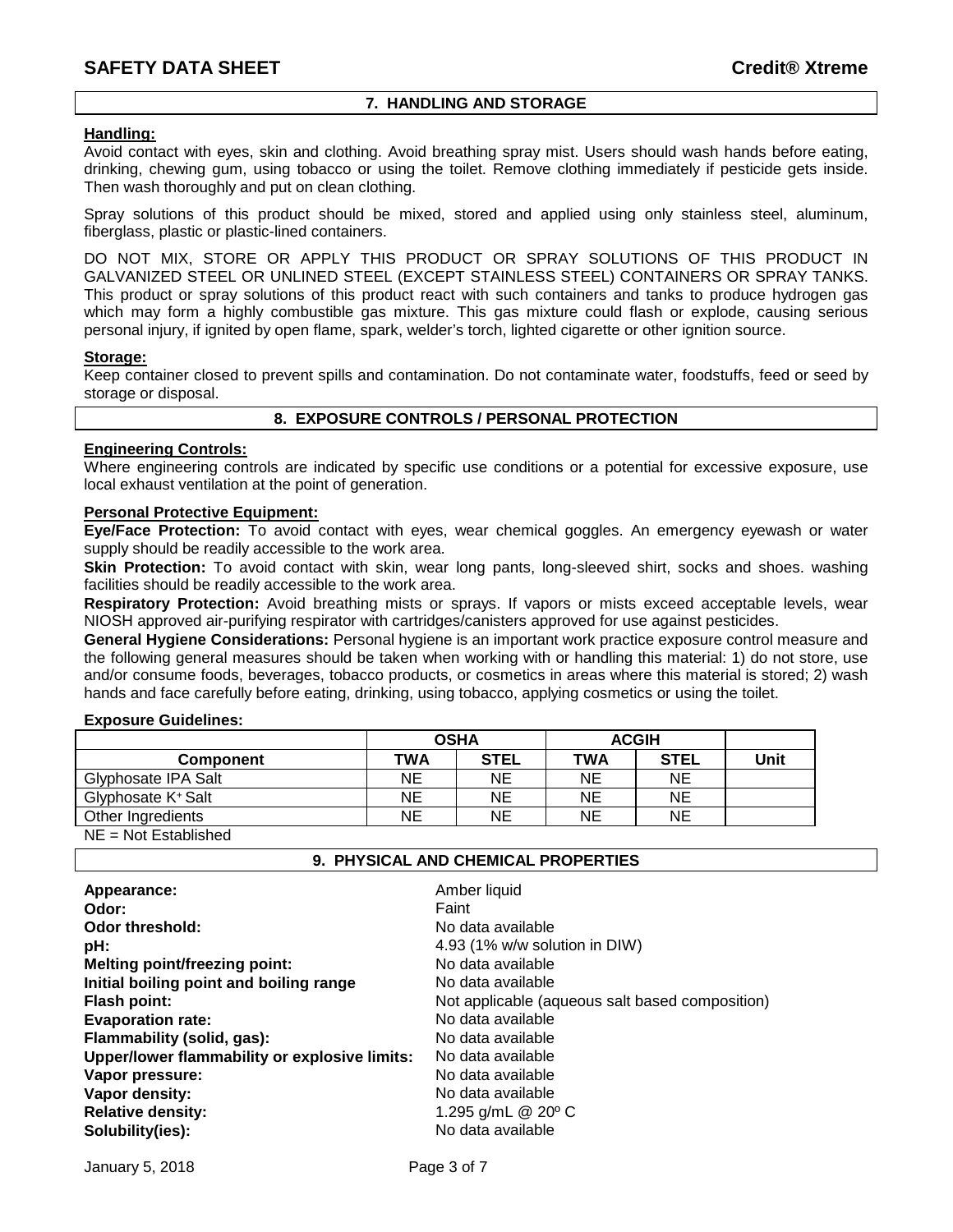# **SAFETY DATA SHEET Credit® Xtreme**

**Partition coefficient: n-octanol/water:** No data available<br> **Autoignition temperature:** No data available **Autoignition temperature:** No data available<br> **Decomposition temperature:** No data available **Decomposition temperature: VOC Emission Potential (%):** 8.83

**Viscosity:** 614.078 cSt @ 20º C; 192.88 cSt @ 40º C

**Note:** Physical data are typical values, but may vary from sample to sample. A typical value should not be construed as a guaranteed analysis or as a product quality specification.

### **10. STABILITY AND REACTIVITY**

**Reactivity:** Not reactive.

**Chemical Stability:** This material is stable under normal handling and storage conditions.

**Possibility of Hazardous Reactions:** Will not occur.

**Conditions to Avoid:** Excessive heat. Do not store near heat or flame.

**Incompatible Materials:** Strong oxidizing agents: bases and acids. This product reacts with galvanized steel or unlined steel (except stainless steel) to produce hydrogen gas that may form a highly combustible gas mixture which could flash or explode.

**Hazardous Decomposition Products:** Under fire conditions, may produce gases such as oxides of carbon, nitrogen and phosphorous.

#### **11. TOXICOLOGICAL INFORMATION**

**Likely Routes of Exposure:** Eye contact, Skin contact

#### **Symptoms of Exposure:**

**Eye Contact:** The undiluted product may cause pain, redness and tearing based on toxicity studies.

**Skin Contact:** Slightly toxic and slightly irritating based on toxicity studies.

**Ingestion:** Slightly toxic based on toxicity studies. No significant adverse health effects are expected to develop if only small amounts (less than a mouthful) are swallowed.

**Inhalation:** May be harmful if inhaled based on toxicity studies. Inhalation of spray or mists may cause respiratory irritation.

**Delayed, immediate and chronic effects of exposure:** None reported.

#### **Toxicological Data:**

Data from laboratory studies on this product are summarized below:

**Oral:** Rat LD<sub>50</sub>: >5,000 mg/kg

**Dermal:** Rat LD<sub>50</sub>: >5,000 mg/kg

**Inhalation:** Rat 4-hr LC<sub>50</sub>: >2.07mg/l

**Eye Irritation:** Rabbit: Mildly irritating (MMTS=20.0)

**Skin Irritation:** Rabbit: Slightly irritating (PDII= 1.2)

**Skin Sensitization:** Not a contact sensitizer in guinea pigs following repeated skin exposure.

**Subchronic (Target Organ) Effects:** Repeated overexposure to glyphosate may decrease body weight gains and effects to liver.

**Carcinogenicity / Chronic Health Effects:** Prolonged overexposure to glyphosate may cause effects to the liver. EPA has given glyphosate a Group E classification (evidence of non-carcinogenicity in humans). Canada PMRA has classified glyphosate as non-carcinogenic. In 2015 IARC classified glyphosate as a probable human carcinogen Group 2A based on limited human evidence and some evidence in animals.

**Reproductive Toxicity:** In laboratory animal studies with glyphosate, effects on reproduction have been seen only at doses that produced significant toxicity to the parent animals.

**Developmental Toxicity:** In animal studies, glyphosate did not cause birth defects in animals; other effects were seen in the fetus only at doses which caused toxic effects to the mother.

**Genotoxicity:** Glyphosate has produced no genetic changes in a variety of standard tests using animals and animal or bacterial cells.

#### **ASSESSMENT CARCINOGENICITY:**

|                   | <b>Regulatory Agency Listing As Carcinogen</b> |      |            |             |
|-------------------|------------------------------------------------|------|------------|-------------|
| Component         | <b>ACGIH</b>                                   | IARC | <b>NTP</b> | <b>OSHA</b> |
| Glyphosate        | No                                             | 2Α   | No         | No          |
| Other Ingredients | No                                             | No   | No         | No          |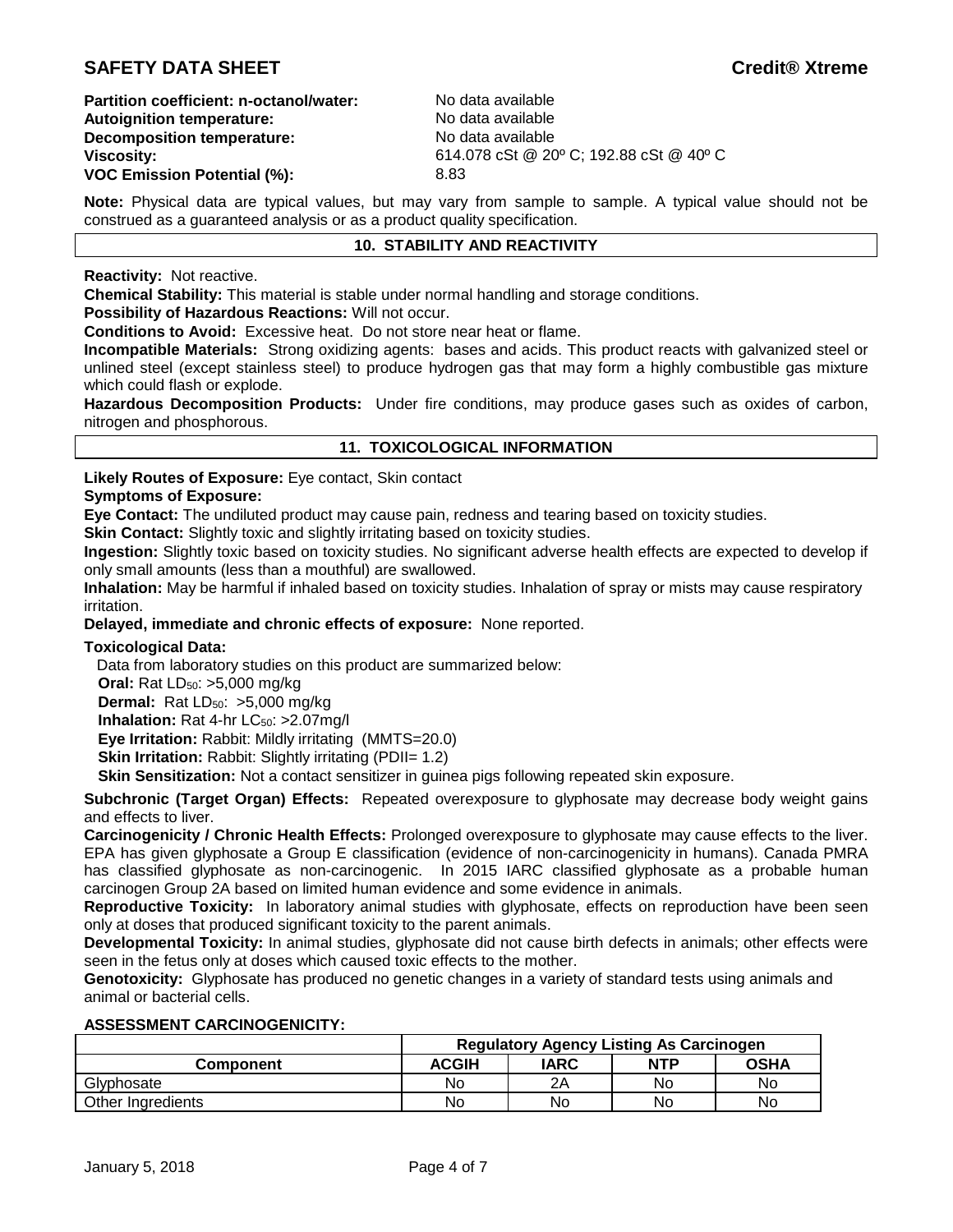#### **12. ECOLOGICAL INFORMATION**

#### **Ecotoxicity:**

| Data on Glyphosate IPA                  |                     |                                                 |              |
|-----------------------------------------|---------------------|-------------------------------------------------|--------------|
| 96-hour LC <sub>50</sub> Rainbow Trout: | $>1000$ mg/l        |                                                 |              |
| 48-hour EC <sub>50</sub> Daphnia:       | $930$ mg/l          |                                                 |              |
| 72-hour ErC <sub>50</sub> Algae:        | 166 mg/l            |                                                 |              |
| Data on Glyphosate Acid:                |                     |                                                 |              |
| 96-hour LC <sub>50</sub> Bluegill:      | $120 \text{ m}$ g/l | Bobwhite Quail Acute Oral LD <sub>50</sub> :    | >3,851 mg/kg |
| 96-hour LC <sub>50</sub> Rainbow Trout: | 786 mg/l            | Bobwhite Quail 5-day Dietary LC <sub>50</sub> : | $>4,640$ ppm |
| 48-hour EC <sub>50</sub> Daphnia:       | 780 mg/l            | Mallard Duck 5-day Dietary LC <sub>50</sub> :   | $>4,640$ ppm |
| 96-hour EC <sub>50</sub> Diatoms:       | 1.3 mg/l            |                                                 |              |
| 14-day EC <sub>50</sub> Duckweed:       | $25.5$ mg/l         |                                                 |              |
| 72-hour EC <sub>50</sub> Algae:         | 450 mg/l            |                                                 |              |
|                                         |                     |                                                 |              |

#### **Environmental Fate:**

In the environment glyphosate adsorbs strongly to soil and is expected to be immobile in soil. Glyphosate is readily degraded by soil microbes to AMPA (aminomethyl phosphonic acid) that is further degraded to carbon dioxide. Glyphosate and AMPA are unlikely to enter ground water due to their strong adsorptive characteristics. Terrestrially-applied glyphosate has the potential to move into surface waters through soil erosion because it may be adsorbed to soil particles suspended in the runoff. Aquatic applications registered for certain formulations may also result in glyphosate entering surface waters. Complete degradation is slow, but dissipation in water is rapid because glyphosate is bound in sediments and has low biological availability to aquatic organisms. These characteristics suggest a low potential for bioconcentration in aquatic organisms and this has been verified by laboratory investigations of glyphosate bioconcentration in numerous marine and freshwater organisms with and without soil. The maximum whole body bioconcentration factors for fish were observed to be less than 1X. Bioconcentration factors for sediment dwelling mollusks and crayfish tended to be slightly higher, but were always less than 10X. In addition, any residues accumulated in organisms were rapidly eliminated.

#### **13. DISPOSAL CONSIDERATIONS**

#### **Waste Disposal Method:**

Wastes resulting from use of this product that cannot be used or chemically reprocessed should be disposed of in a landfill approved for pesticide disposal or in accordance with applicable Federal, state or local procedures. Emptied container retains vapors and product reside. Observe all labeled safeguards until container is cleaned, reconditioned or destroyed.

#### **Container Handling and Disposal:**

**Nonrefillable Containers 5 Gallons or Less:** Nonrefillable container. Do not reuse or refill this container. Offer for recycling if available. Triple rinse container (or equivalent) promptly after emptying.

**Triple rinse as follows:** Empty the remaining contents into application equipment or a mix tank and drain for 10 seconds after the flow begins to drip. Fill the container 1/4 full with water and recap. Shake for 10 seconds. Pour rinsate into application equipment or a mix tank or store rinsate for later use or disposal. Drain for 10 seconds after the flow begins to drip. Repeat this procedure two more times. Then offer for recycling or reconditioning, or puncture and dispose of in a sanitary landfill, or by other procedures approved by State and local authorities. Plastic containers are also disposable by incineration, or, if allowed by State and local authorities, by burning. If burned stay out of smoke.

**Nonrefillable containers larger than 5 gallons:** Nonrefillable container. Do not reuse or refill this container. Offer for recycling if available. If recycling or reconditioning not available, puncture and dispose of in a sanitary landfill, or by other procedures approved by State and local authorities. Plastic containers are also disposable by incineration, or, if allowed by State and local authorities, by burning. If burned stay out of smoke. Triple rinse or pressure rinse container (or equivalent) promptly after emptying.

**Triple rinse as follows:** Empty the remaining contents into application equipment or a mix tank. Fill the container 1/4 full with water. Replace and tighten closures. Tip container on its side and roll it back and forth, ensuring at least one complete revolution, for 30 seconds. Stand the container on its end and tip it back and forth several times. Turn the container over onto its other end and tip it back and forth several times. Empty the rinsate into application equipment or a mix tank or store rinsate for later use or disposal. Repeat this procedure two more times.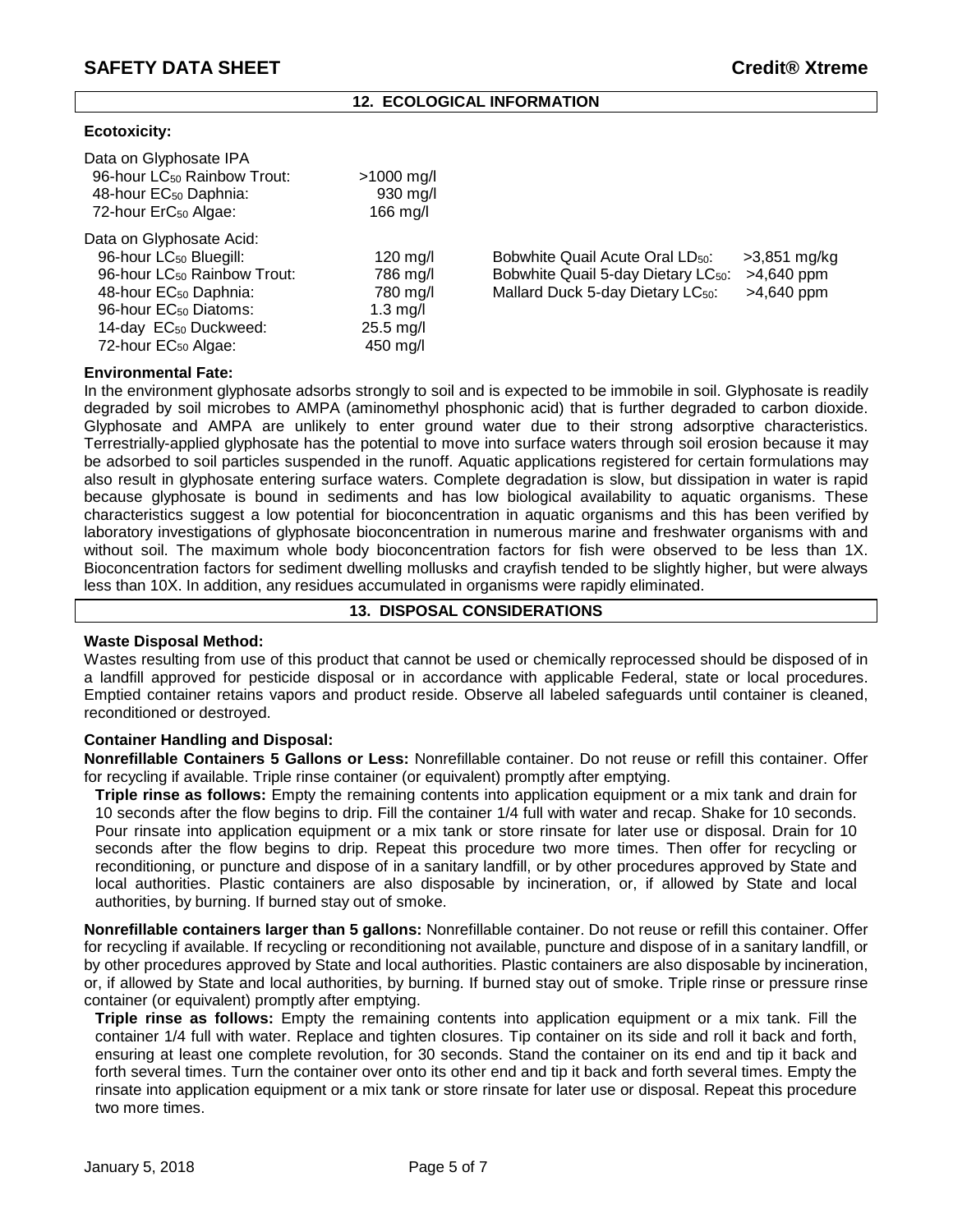# **SAFETY DATA SHEET Credit® Xtreme**

**Pressure rinse as follows:** Empty the remaining contents into application equipment or a mix tank and collect rinsate for later use or disposal. Insert pressure rinsing nozzle in the side of the container, and rinse at about 40 psi for at least 30 seconds. Drain for 10 seconds after the flow begins to drip.

**Refillable containers larger than 5 gallons:** Refillable container. Refill this container with pesticide only. Do not reuse this container for any other purpose. Cleaning the container before final disposal is the responsibility of the person disposing of the container. Cleaning before refilling is the responsibility of the refiller. To clean the container before final disposal, empty the remaining contents from this container into application equipment or a mix tank. Fill the container about 10% full with water. Agitate vigorously or recirculate water with the pump for two minutes. Pour or pump rinsate into application equipment or rinsate collection system. Repeat this rinsing procedure two more times.

#### **14. TRANSPORTATION INFORMATION**

Follow the precautions indicated in Section 7: HANDLING AND STORAGE of this MSDS.

**DOT**

Non Regulated

**IMDG**

Non-regulated

**IATA**

Non Regulated

#### **15. REGULATORY INFORMATION**

#### **EPA FIFRA INFORMATION**

This chemical is a pesticide product registered by the United States Environmental Protection Agency and is subject to certain labeling requirements under federal pesticide law. These requirements differ from the classification criteria and hazard information required for safety data sheets (SDS), and for workplace labels of non-pesticide chemicals. The hazard information required on the pesticide label is reproduced below. The pesticide label also includes other important information, including directions for use.

Caution. Causes moderate eye irritation. Avoid contact with eyes, skin, or clothing.

#### **U.S. FEDERAL REGULATIONS**

**TSCA Inventory:** This product is exempted from TSCA because it is solely for FIFRA regulated use.

#### **SARA Hazard Notification/Reporting:**

**Hazard Categories Under Criteria of SARA Title III Rules (40 CFR Part 370):**

Acute Health, Chronic Health

#### **Section 313 Toxic Chemical(s):**

None

#### **Reportable Quantity (RQ) under U.S. CERCLA:**

None

#### **RCRA Waste Code:**

Under RCRA, it is the responsibility of the product user to determine at the time of disposal, whether a material containing the product or derived from the product should be classified as a hazardous waste.

#### **State Information:**

Other state regulations may apply. Check individual state requirements.

**California Proposition 65: ATTENTION.** This product can expose you to chemicals including glyphosate which is known to the State of California to cause cancer. For more information go to [www.P65Warnings.ca.gov.](http://www.p65warnings.ca.gov/)

#### **16. OTHER INFORMATION**

| <b>National Fire Protection Association (NFPA) Hazard Rating:</b>                   |  |  |  |  |  |
|-------------------------------------------------------------------------------------|--|--|--|--|--|
| Rating for this product: Health: 2 Flammability: 1 Reactivity: 0                    |  |  |  |  |  |
| Hazards Scale: $0 =$ Minimal $1 =$ Slight $2 =$ Moderate $3 =$ Serious $4 =$ Severe |  |  |  |  |  |

This Safety Data Sheet (SDS) serves different purposes than and DOES NOT REPLACE OR MODIFY THE EPA-ACCEPTED PRODUCT LABELING (attached to and accompanying the product container). This SDS provides